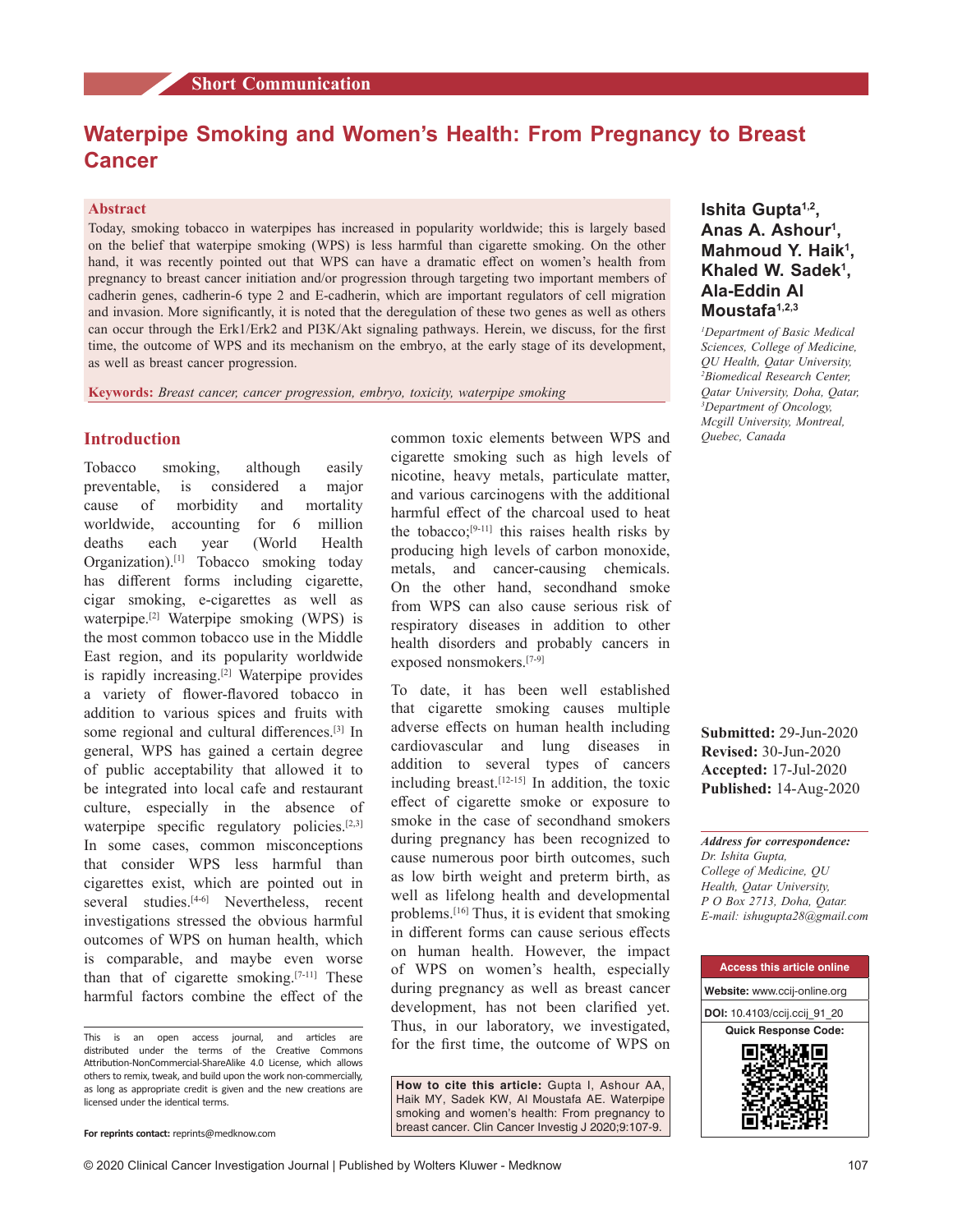the early stage of embryonic development using chicken embryo as a model. In parallel, we investigated the effect of WPS on human breast cancer progression using two noninvasive breast cancer cell lines. Our data revealed that WPS inhibits angiogenesis of the chorioallantoic membrane in the embryos; in addition, WPS-exposed embryos show a slight reduction in their sizes. We reported that around 80% of WPS‑exposed embryos die before 10 days of incubation. More significantly, we found that WPS induces upregulations of several key regulator genes related to cell apoptosis, proliferation, and migration.<sup>[17]</sup> Among these genes, we noted that cadherin-6 type 2 (CDH6 type 2) is upregulated in brain and heart tissues from WPS‑exposed embryos in comparison with unexposed ones. As other cadherin protein members, CDH6 type 2 is involved in embryogenesis as well as cancer progression through the initiation of epithelial-to-mesenchymal transition (EMT) in which epithelial cells shed their differentiated characteristics to undergo changes in morphology, architecture, adhesion, and motility.<sup>[18,19]</sup> Thus, our study revealed for the first time that WPS can deregulate CDH6 type 2 gene in the embryo which can dramatically affect its normal development.

Nowadays, it is well known that breast cancer is the most common malignancy in women worldwide and its metastatic form is the major cause of morbidity and mortality in breast cancer patients.[20,21] On the other hand, it has been reported that cigarette smoking can enhance breast and lung cancer progression through the initiation of EMT.[22,23] However, the outcome of WPS on human breast cancer has not been investigated yet; thus, we recently explored the effect of WPS on two noninvasive breast cancer cell lines, MCF7 and BT20. Our data revealed, for the first time, that WPS enhances cell motility and invasion of these two cell lines; this is accompanied by a down‑ and upregulation of E‑cadherin and focal adhesion kinase (FAK) protein, respectively, which are important key controllers of cancer progression genes and EMT biomarkers.<sup>[15,24]</sup> More significantly, our data pointed out that WPS can activate Erk1/Erk2 and PI3K/Akt signaling pathways which could be the main mechanism behind E‑cadherin and FAK deregulation and consequently the enhancement of cell motility and invasion of breast cancer cells [Figure 1].[15]

Therefore, these data clearly suggest that WPS can enhance cancer progression including breast, at least in part, by the downregulation of E-cadherin in addition to the upregulation of FAK and CDH6 type 2 genes through Erk1/Erk2 and PI3K/Akt signaling pathways.

In conclusion, our embryonic study implies that WPS and/or secondhand smoking from WPS can have a dramatic effect on the embryo at the early stage of pregnancy. Meanwhile, our investigation concerning the outcome of WPS on breast cancer indicates that exposure



### **Embryonic Survival/Cancer Progression**

**Figure 1: Schematic outline showing the potential signaling pathways of waterpipe smoking exposure in the embryo and breast cancer progression. We believe that waterpipe smoking can affect the normal development of the embryo as well as breast cancer progression through Erk1/Erk2 and PI3k/ Akt pathways which can deregulate several genes related to cell migration and invasion and consequently embryonic survival and cancer progression**

to WPS can enhance breast cancer progression; these two events could take place through Erk1/Erk2 and PI3K/Akt signaling pathways [Figure 1]. Thus, we herein provide evidence, for the first time, that WPS can harm women's health, especially during the early stage of pregnancy in addition to breast cancer development and/or progression. Accordingly, we believe that additional studies are required to elucidate the pathogenic effect of WPS on other aspects of women's health.

#### **Acknowledgment**

We would like to thank Mrs. A. Kassab for her critical reading of the manuscript.

#### **Financial support and sponsorship**

"This research was funded by Qatar University grants # GCC-2017-002 QU/KU and QUHI-CMED-19/20-1."

#### **Conflicts of interest**

There are no conflicts of interest.

## **References**

- 1. World Health Organization. Tobacco: World Health Organization; 2019. Available from: https://www.who.int/news-room/factsheets/detail/tobacco. [Last accessed 2019 Dec 01].
- 2. Maziak W, Taleb ZB, Bahelah R, Islam F, Jaber R, Auf R, *et al*. The global epidemiology of waterpipe smoking. Tob Control 2015;24 Suppl 1:i3-i12.
- 3. Maziak W, Ward KD, Eissenberg T. Factors related to frequency of narghile (waterpipe) use: The first insights on tobacco dependence in narghile users. Drug Alcohol Depend 2004;76:101-6.
- 4. Cobb CO, Shihadeh A, Weaver MF, Eissenberg T. Waterpipe tobacco smoking and cigarette smoking: A direct comparison of toxicant exposure and subjective effects. Nicotine Tob Res 2011;13:78-87.